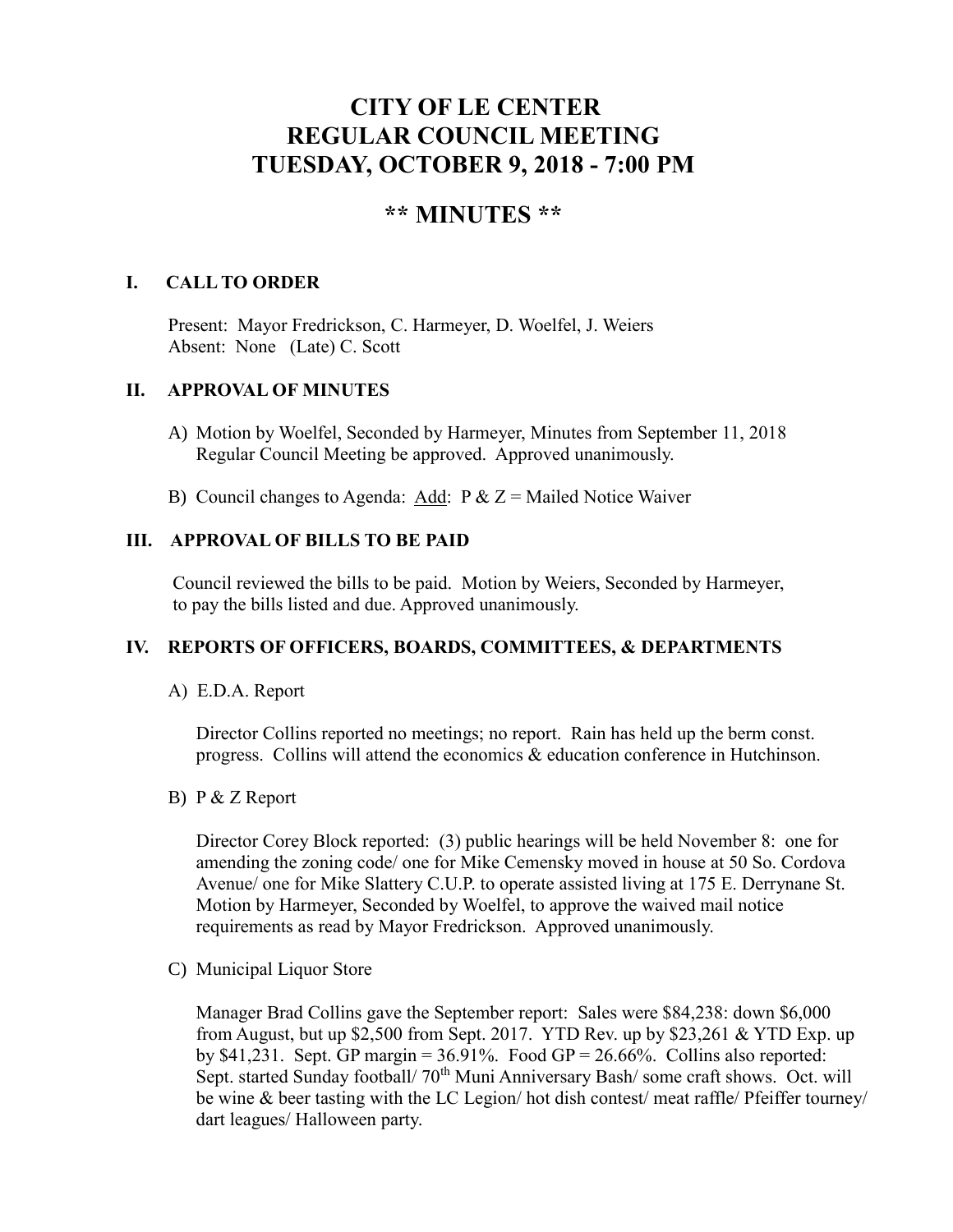D) Police Department

Police Chief Pfarr reported on the police activities for month of September: 155 calls  $\omega$  2,245 miles patrolled/ total calls up 14%, total miles down 1% for the year. Pfarr reported: completed "use of force qualifications"/ confiscated some t.p. during the homecoming week/ otherwise slow month.

E) Water, Sewer, Streets, Parks Departments

Public Works Supt. Curt Roemhildt reported:

- Parks- closing up the bathrooms/ aerating  $&$  fertilizing the fields for next spring.
- Streets- waiting to start sweeping; the leaves aren't falling yet.
- Sewer Plant-working on and prepping to haul bio-solids out.
- F) Bolton & Menk Engineering

 Engineer Hawbaker reported: Sunrise Avenue project is completed/ staff will see the road gets bladed soon.

G) Pool Report

.

Mayor Fredrickson noted the 2018 final pool report showing a net loss of \$34,298.19.

#### **V. PUBLIC FORUM**

 There was no public comment on the 2019 proposed budget and/or levy amounts. There were no petitions, requests, comments, or communications from the general public.

#### **VI. OLD BUSINESS**

A) Motion by Woelfel, Seconded by Harmeyer, to approve the election judge list for the November 6 General & City Election. Approved unanimously. C. Scott arrived 7:22 pm.

#### **VII. NEW BUSINESS**

- A) Mayor Fredrickson announced the final 2019 levy and budget "public comment meeting" for Tuesday, December 11  $\omega$  7:00 pm. Public comments will also be allowed at the November 13, and December 11 regular council meetings.
- B) Mayor Fredrickson announced the time, place, phone, & address where to contact the city for any and all public comments on the 2019 proposed budget and levy.